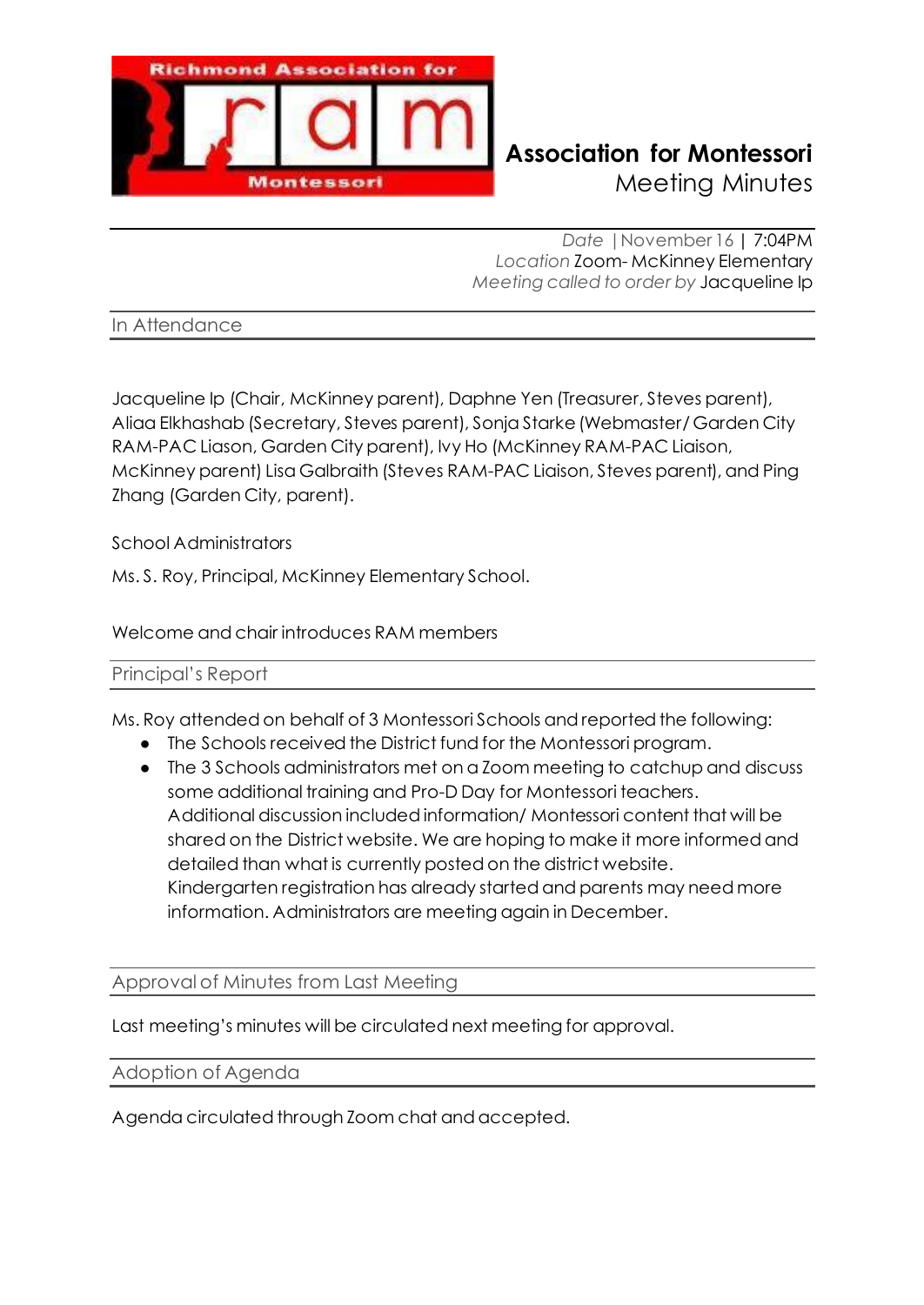

Meeting Minutes

#### RAM Reports

Chair Report

● Quick Intro and Housekeeping items.

Treasurer Report and Budget Discussion

- Daphne reviewed financial reports.
- Total operating Income: \$10k.
- Balance Sheet Total Assets \$50K.

Jacqueline:

- Due to COVID our budget was on the conservative side compared to previous years. Previously, for membership and donations we were looking between 12k to15K.
- To ensure RAM sustainability, we have had to adjust RAM funds from \$5,000 to \$3,000 per school for the current school year.

### Open Issues and New Business

Communication Channels

- RAM has a twitter account now 'RMD\_Montessori'. Please follow us if you are on Twitter!
- On RAM website, there is a section for fundraising campaigns as well as section for teachers to get their bursary forms (Teacher Resources).
- RAM has a WeChat group. The QR Code expires in 7days so please contact us to send you the new QR Code.
- We are hoping to get more exposure by using various social media platforms.
- RAM Newsletter has teachers corner section; If there are any resources, inspiring quotes and/or interesting things that is happening please send it to us to include it in the newsletter.

Immediate Call for Volunteers

- We need people to volunteer for the two positions:
	- o Chair
	- o Treasurer
- Let us know if you are interested in shadowing this year, so we are able to transition by the end of next year (2022). Included in the latest newsletter, a job description of the various roles.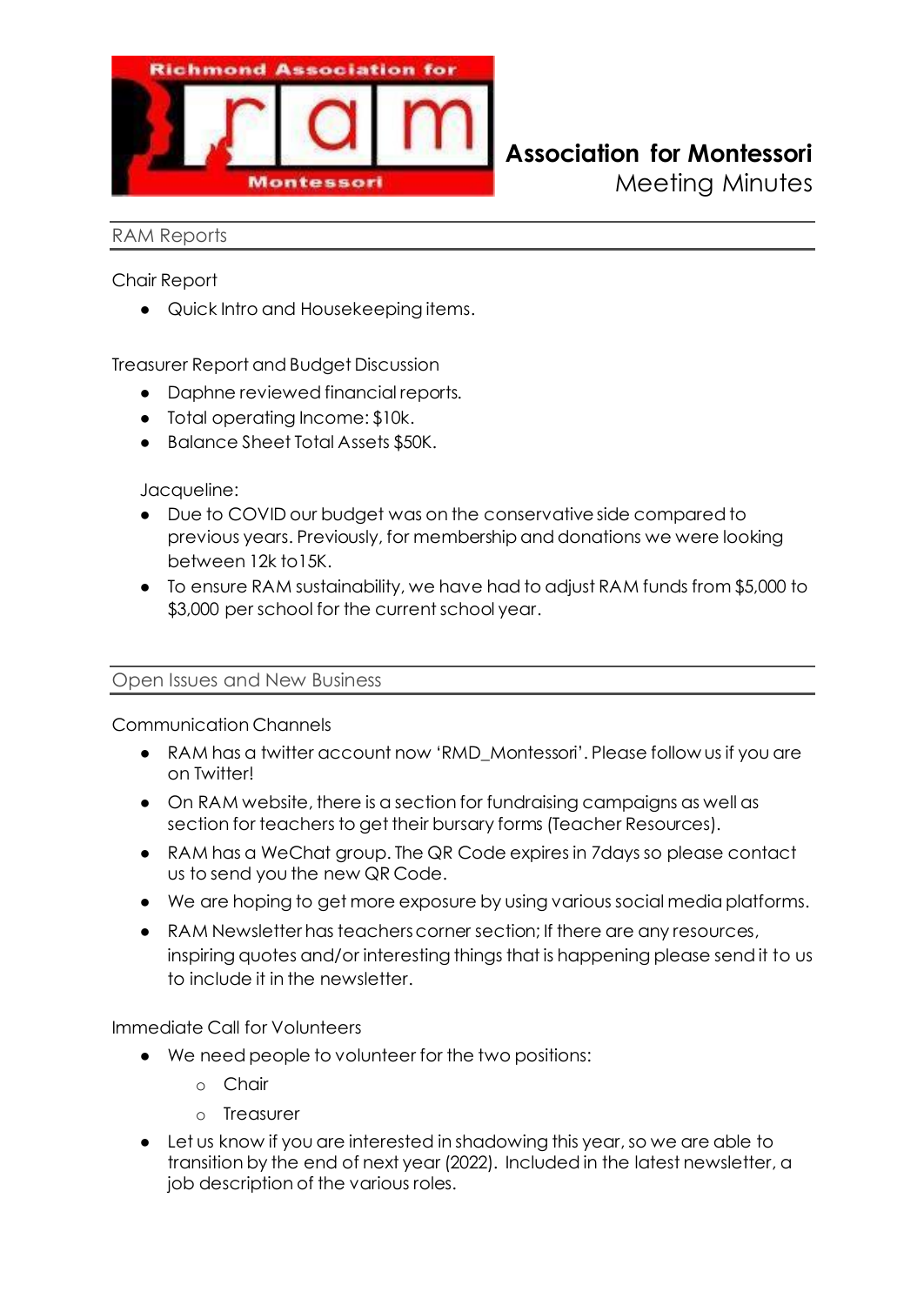

**Richmond Association for Montessori** Meeting Minutes

Membership and Donation

- 64 families contributed to the membership as well as additional donations. Half of the money received was through email transfer and the other half was through credit card payments on EventBrite. We thank all families for the membership and donations!
- Live Draw:
	- o The winning family eligible for \$50 Gift Certificate is M Zolfaghari Div 9 McKinney Elementary. Congratulations!

## Parent Education Night

- Planning to have parent education night over Zoom during spring time.
- Tentative topic: Educate and inform parents about the Principles of Montessori including the ideal classroom setup for children, the Montessori environment, how are we different from neighbourhood, how to prepare your child to be successful in the Montessori program, etc.
- Zoom setting/ format is still undecisive whether it's a presentation by one or more teacher(s) or a webinar format in which we have breakup rooms of 6-10 parents with an executive member in each room to ensure open discussion and engagement.
- Mrs. Roy to discuss and plan with other Schools' administrators and teachers on the Zoom format and willing presenters.

Fundraising Review

- Beard Papa and mask campaign were both huge success. Currently we are sold out of adult masks and only 40 kids masks (boxes) left.
- Mabel's Labels is another ongoing fundraising opportunity. 20% of the return goes to RAM. Make sure to click sponsor a group and search for "Richmond Montessori". It would be greatly beneficial if you can share it with your network[. Mabel's Labels](https://mabelslabels.ca/en_CA/fundraising/support/). This is an ongoing fundraiser.
- FlipGive is a click through website or App. It works for both directly purchased merchandise or gift cards. Its an ongoing campaign. Join our team on [FlipGive!](https://scotiabankhockeyclub.flipgive.com/f/1172093) Or download the app and enter code: YQDJ7F. This is an ongoing fundraiser.
- TruEarth laundry strips and accessories where RAM gets 20% of sales. Free shipping